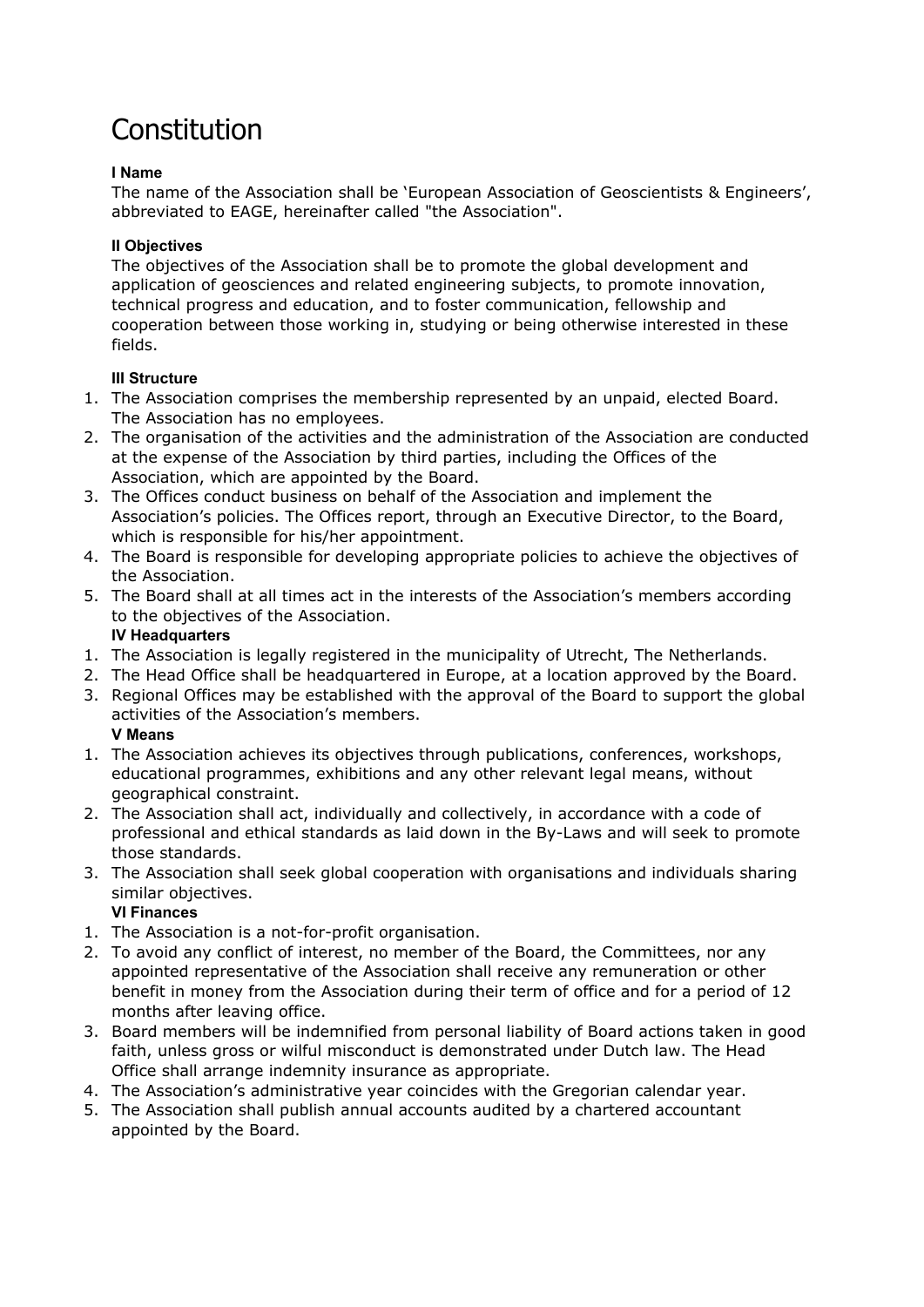6. The Board shall ensure that the reserves of the Association are sufficient to discharge all known liabilities and shall adopt a cautious position in managing such reserves through approved financial organisations and practices. **VII Duration**

## The duration of the Association is not limited.

#### **VIII Language**

English is the official language of the Association.

#### **IX Membership**

- 1. There shall be four classes of individual membership in the Association:
- 1. Active Members
- 2. Student Members
- 3. Honorary Members
- 4. Retired Members
- 2. Active Membership is available to individuals who are, or have been, actively practising a geoscientific or related engineering discipline.
- 3. Student Membership is available for a limited period to card-carrying students who are actively studying a geoscience or related engineering subject at a recognised educational establishment.
- 4. Honorary Membership is offered to those individuals elected by the Board from time to time because of distinguished contributions to the applied geosciences, or to a related engineering discipline, or to the Association.
- 5. Retired Membership is available to former Active Members of the Association.
- 6. Active Members, Student Members, Honorary Members and Retired Members have full voting rights and the right to speak at the Association's Annual Business Meeting.
- 7. Active Members, Honorary Members and Retired Members enjoy equal rights and privileges within the Association and are eligible to be members of the Board of the Association.
- 8. The procedures for admission, transfer, termination and reinstatement of membership shall be in accordance with the By-Laws.

#### **X Board**

- 1. The Board is the governing body of the Association and has full control and management of the affairs and funds of the Association within the framework of the Constitution and the Law.
- 2. The Board is authorised to buy, alienate or encumber registered property, as well as to enter into contracts whereby the Association undertakes guarantor ship, jointly or severally accepts co-debtorship, endorses a third party, or gives surety for a third party's debt.
- 3. The Board has the authority to conclude all such agreements as it deems desirable to further the objectives of the Association.
- 4. The Board may arrange for affiliation with any duly organised groups or societies whose objectives are related to the promotion of the geosciences and related engineering subjects.
- 5. The Board shall meet at any time at the call o the President or of two other members of the Board. A Board Meeting requires a quorum. A quorum of the Board shall mean a simple majority of all current Board members.
- 6. The Executive Director attends all Board meetings as a non-voting Board member; he is entitled to speak, advise and initiate any item of business properly brought before the Board.
- 7. By consensus, the Board may invite any EAGE member, staff working at the Offices of the Association, or other relevant person to attend or speak at a Board meeting, or part of a meeting.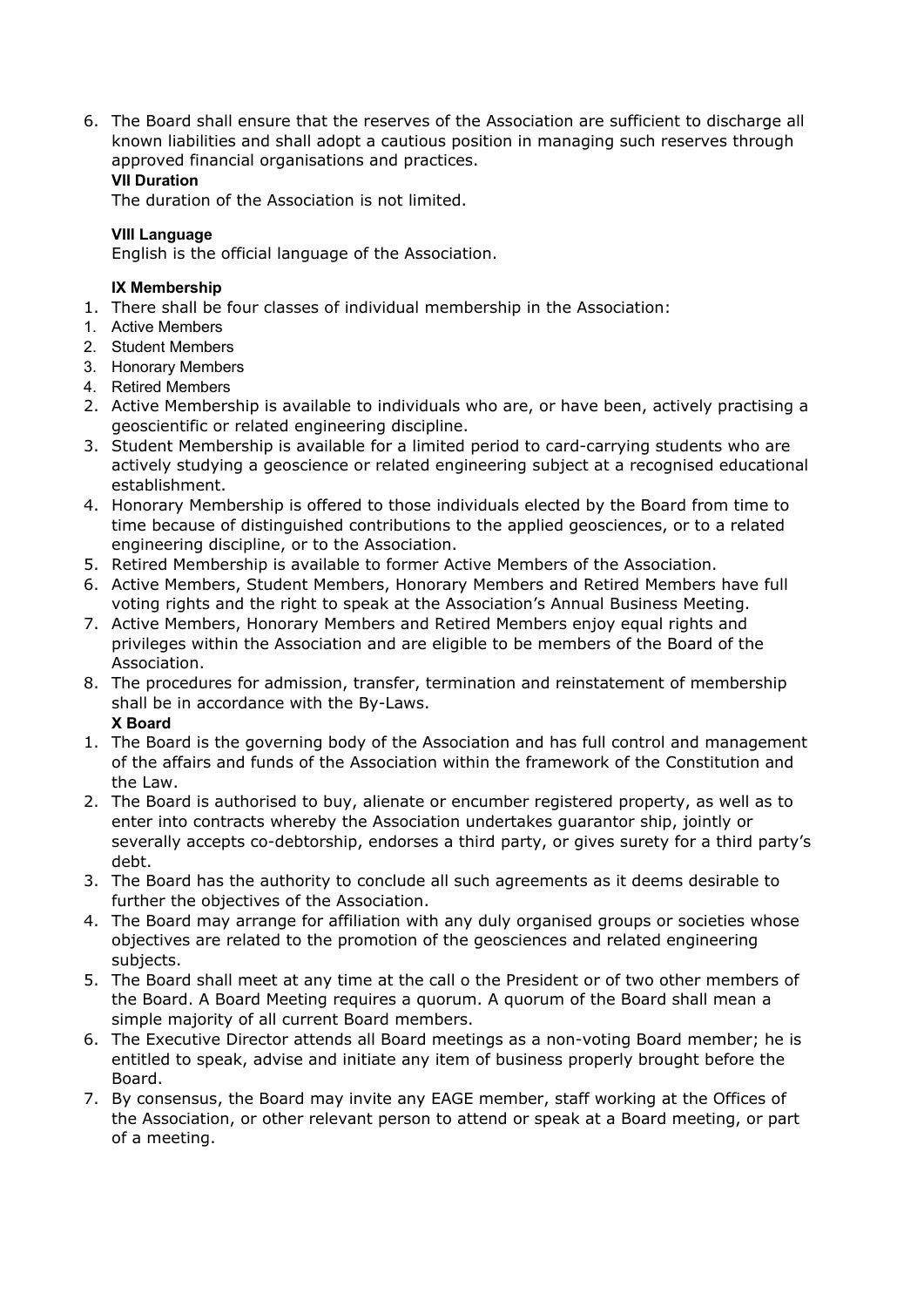- 8. In order to ensure a smooth and efficient transfer of the management of the Association's affairs, a joint meeting of the outgoing and incoming members of the Board shall be held at the time of the Annual Conference.
- 9. Ordinary Board decisions require a simple majority vote of the Board members attending the meeting, requiring a minimum of three attending Board members. Decisions of unusual importance require a majority vote of all Board members, the verifiable votes of any absent Board members being secured within four weeks after the meeting. The question of the relative importance of any business will be left to the discretion of the President or, in the President's absence, of the Vice-President. **XI Board members**
- 1. Members of the Board shall be members of the Association.
- 2. The Board consists of a minimum of seven members including the President, the Vice-President, the Vice-President-Elect, the Secretary-Treasurer, and the Chairs of the Divisions. The titles of other Board positions are specified in the By-Laws.
- 3. An elected candidate for President is elected for a period of three year and becomes Vice-President-Elect for the first year of office, automatically becoming Vice-President at the beginning of the second year, and finally serving as President for the third year. The President is not eligible for re-election but the term of office can be extended in accordance with article XI.8.
- 4. The Chairs of the Divisions serve in a rolling sequence of twice two years. The candidate serves as Vice-Chair for a first period of two years. This is followed by a second period of two years as Chair of that Division and, ex officio, a member of the EAGE Board, following approval from the members.
- 5. The Secretary-Treasurer and all other Board members with the exception of the Chairs of the Divisions are elected for two years and can be re-elected twice. The maximum period in office for these positions is six years.
- 6. New members of the Board assume their duties at the end of the Annual Conference held in the year they were elected.
- 7. In the event the position of President is vacated mid-term, the Vice-President will act as President for the remainder of the term.
- 8. In the event of a mid-term vacancy, other than the President's, the Board with the approval of the members may appoint a successor to serve on the Board for the remainder of the current term. Should the position of Vice-President fall vacant midterm, the President's period of service may be extended for a maximum of one year in accordance with the normal time line for the Vice-President-Elect to become President as defined in article XI.3

# **XII Election of Board members**

- 1. All Board members are elected in their respective offices from the membership in a ballot open to all members of the Association by means of a resolution adopted in a Business Meeting
- 2. The election process shall be published in a timely manner each year to enable members to participate fully in both nomination and election procedures. Such publication shall include the vacant positions to be filled and shall invite candidate proposals from members. The election is conducted using an electronic voting system, in accordance with article XII.6.
- 3. A member's name may be added to the ballot either as a nominee through the Board, or as a nominee by petition.
- 4. The Board, acting through a Committee to be appointed by it to this end, shall consider all candidate proposals and shall nominate one or more candidates for each office to be filled. The Board will seek diversity of Board membership in terms of discipline, sector (resource company, service company, academia), Division, geographical location, nationality and gender. The Board must receive the written consent of each nominated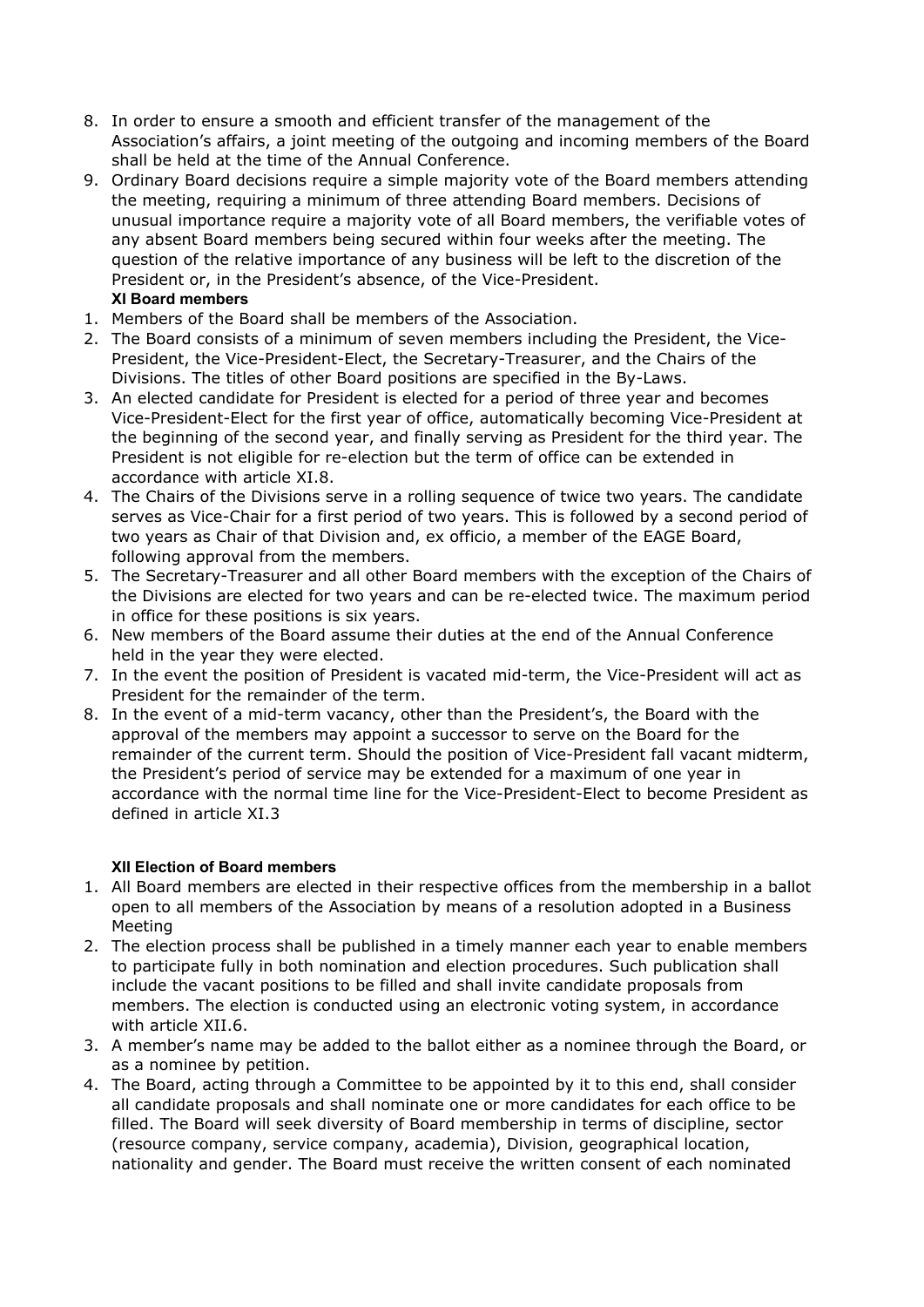candidate. Candidates not securing Board nomination may choose to secure nomination by petition.

- 5. Members may nominate by petition any other member eligible for Board membership as a candidate for each office that is to be filled. A nomination by petition must be signed by at least 1% of members, be accompanied by the written consent of the nominee and reach the Secretary-Treasurer no later than 1 February in any one year. No member may submit and/or sign more than one nomination for each office.
- 6. The Secretary-Treasurer prepares a digital ballot form listing all valid nominations for all offices to be filled, in accordance with the By-Laws. At least eight weeks before the next Annual Business Meeting this digital ballot form is sent with instructions about the electronic ballot system to every member. The electronic ballot is conducted in accordance with bylaws of the Association. The ballot is open for a period of four weeks after the digital ballot and instructions have been sent. Should there be a tie in the voting, the issue will be decided by a ballot at the Annual Business Meeting.
- 7. Candidates for any post who were not elected cannot be nominated by petition for this position the first time it becomes available again. **XIII Termination of office of Board members**
- 1. Any Board member may resign at any time. Such resignation shall be by written notice to the Board, and shall be accepted.
- 2. A Board member whose membership of the Association is terminated for whatever reason will immediately cease to be a member of the Board.
- 3. A Board member may be dismissed from the Board if his/her conduct is deliberately contrary to the interests of the Association and/or if he/she shows significant negligence in the performance of his/her duties. Such dismissal will be decided upon in a Special Business Meeting, where all parties have the right to present their views. Should the Special Business Meeting decide on dismissal of the Board member, the dismissal will become effective immediately.

#### **XIV Duties and responsibilities of Board members**

- 1. All written contracts and other obligations shall be signed by the entire sitting Board or by the President jointly with the Secretary-Treasurer. In general, the Association is represented – both in and out of court – by the entire sitting Board, or by the President jointly with the Secretary-Treasurer.
- 2. The President chairs all Board meetings and Business Meetings of the Association and reports to the Annual Business Meeting. The President communicates Board policy decisions to the Offices through the Executive Director and manages the professional relationship with the Executive Director.
- 3. The Vice-President shall perform the duties of the President in the latter's absence. If both the President and the Vice-President are absent, the Vice-President-Elect shall perform their duties.
- 4. The Secretary-Treasurer maintains a complete list of the membership of the Association; sends advance notices of Business Meetings to all members concerned; keeps a record of all Business Meetings of the Association; notifies members by mail, electronic mail or other suitable means of proposed amendments to the Constitution; prepares annotated budgets; collects all receivables due to the Association; makes disbursements authorised by the Board; and transacts any other business authorised by the Board. The Secretary-Treasurer may, subject to the Board's approval and in accordance with appropriate procedures, delegate part of the duties to the Executive Director and/or other qualified persons. The Secretary-Treasurer presents the financial report on the previous calendar year at the Annual Business Meeting and on other occasions at the request of the Board. The financial report shall be approved and signed by a chartered accountant. Its approval at the Annual Business Meeting relieves the Board of the policy it conducted, for which a separate decision will be formulated.
- 5. The Division Chairs are responsible for managing the Divisions and for representing their Division members' views at Board level.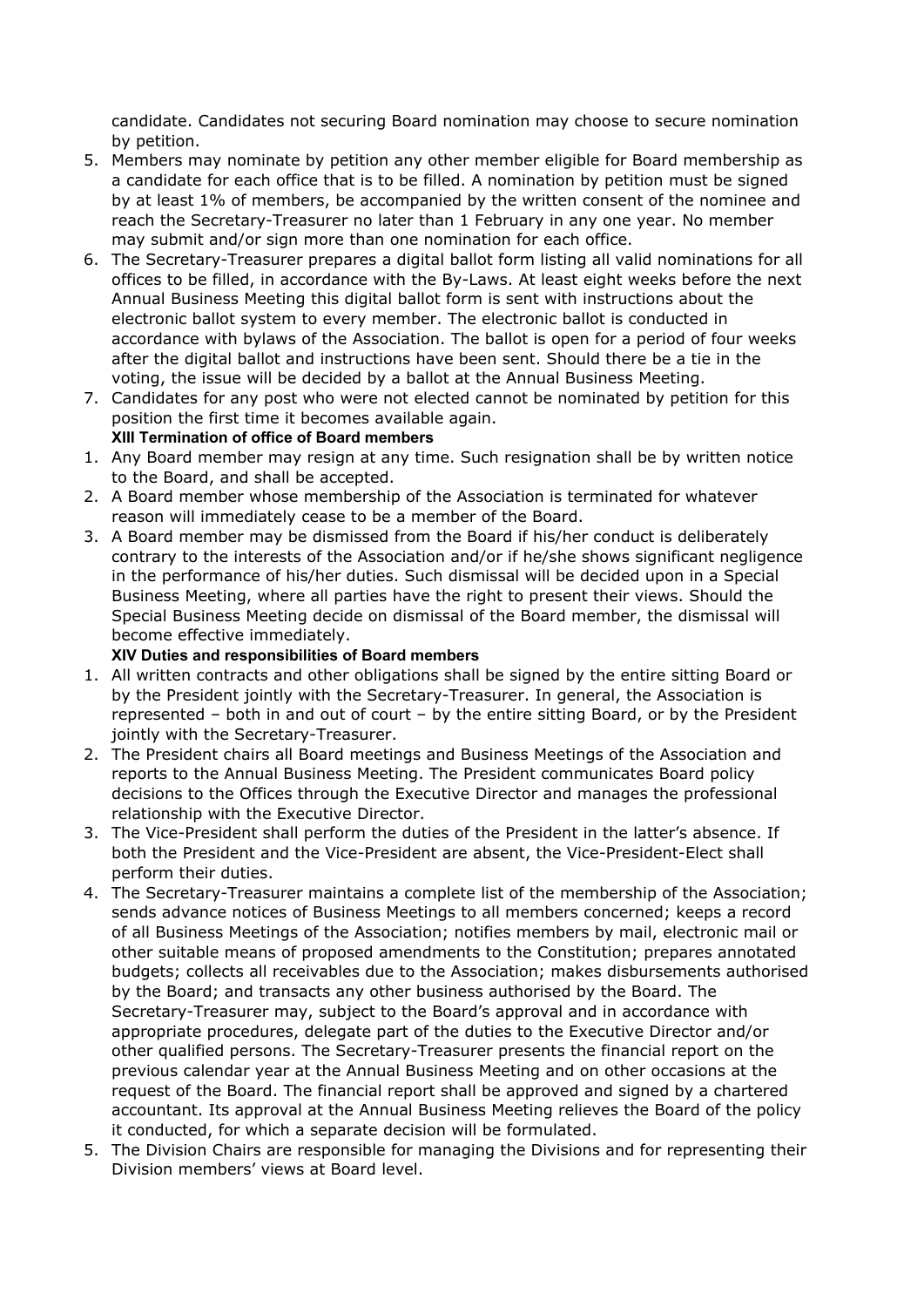- 6. The responsibilities of the other Board members are specified in the By-Laws.
- 7. Staff employed at the Offices of the Association support all Board members in the performance of their duties.

# **XV Regional Councils**

- 1. The Board may establish, maintain and dissolve Regional Councils according to the By-Laws. Regional Councils are advisory bodies with the purpose of supporting and promoting the professional interests of EAGE members within a specified region. **XVI Committees**
- 1. The Board may establish permanent or ad-hoc committees to undertake particular tasks, to provide advice on any matter relevant to the Association, or to co-ordinate more effectively the activities within the Association.
- 2. The composition, duties, powers and duration of the committees are described in the By-Laws.
- 3. The procedures outlined in the By-Laws for staffing the Association's committees shall ensure transparency of appointment, finite duration of tenure, membership renewal and encouragement of diversity.

# **XVII Divisions**

- 1. The Board may establish, maintain and dissolve Divisions according to the By-Laws. Divisions are parts of the Association with the purpose of supporting and promoting the professional interests of specific groups of members of the Association.
- 2. Members of the Association register for one or more Divisions.

# **XVIII Meetings**

- 1. An Annual Conference shall be held in May or June and consist of Technical Sessions, in which papers on the application of geosciences and related engineering subjects will be presented, and of a Technical Exhibition where the technology related to applied geosciences will be on display. The conference will be open to all persons interested in these fields.
- 2. The Annual Business Meeting shall be held each year before 1 July in conjunction with the Annual Conference, and be announced through the Association's organs at least eight weeks in advance. At the Annual Business Meeting or at a Special Business Meeting, the decision can be taken to hold the next Annual Business Meeting after 1 July.
- 3. A Special Business Meeting may be called at any time by the Board or at the request of at least five per cent of the members. Notice of such a Special Business Meeting shall be given by the Secretary-Treasurer no less than eight weeks in advance.
- 4. Consultation by mail, electronic mail or other suitable means of all members will be regarded as the equivalent of a Special Business Meeting.
- 5. The results of a Special Business Meeting will be announced through the Association's organs and at the next Annual Business Meeting. **XIX Amendments**
- 1. Amendments to the Constitution can only be made by a decision of the members during a Business Meeting convened by the Secretary-Treasurer after prior announcement to the members that a proposal for amendments to the Constitution will be made at the Business Meeting.
- 2. If stated in the notice convening the meeting, each member will be entitled to participate in the Business Meeting, and will have the right to speak and vote in such a Meeting, either in person or by proxy, by means of an electronic means of communication, provided the member can be identified and can participate directly in the meeting proceedings and the discussion via that electronic means of communication.
- 3. The Business Meeting will be authorised to impose conditions on the use of the electronic means of communication in its regulations. If the Business Meeting uses this authority, the conditions will be stated in the notice convening the meeting.
- 4. At least thirty days before the day of the Business Meeting, the Secretary-Treasurer must make a copy of the proposal containing a verbatim rendering of the proposed